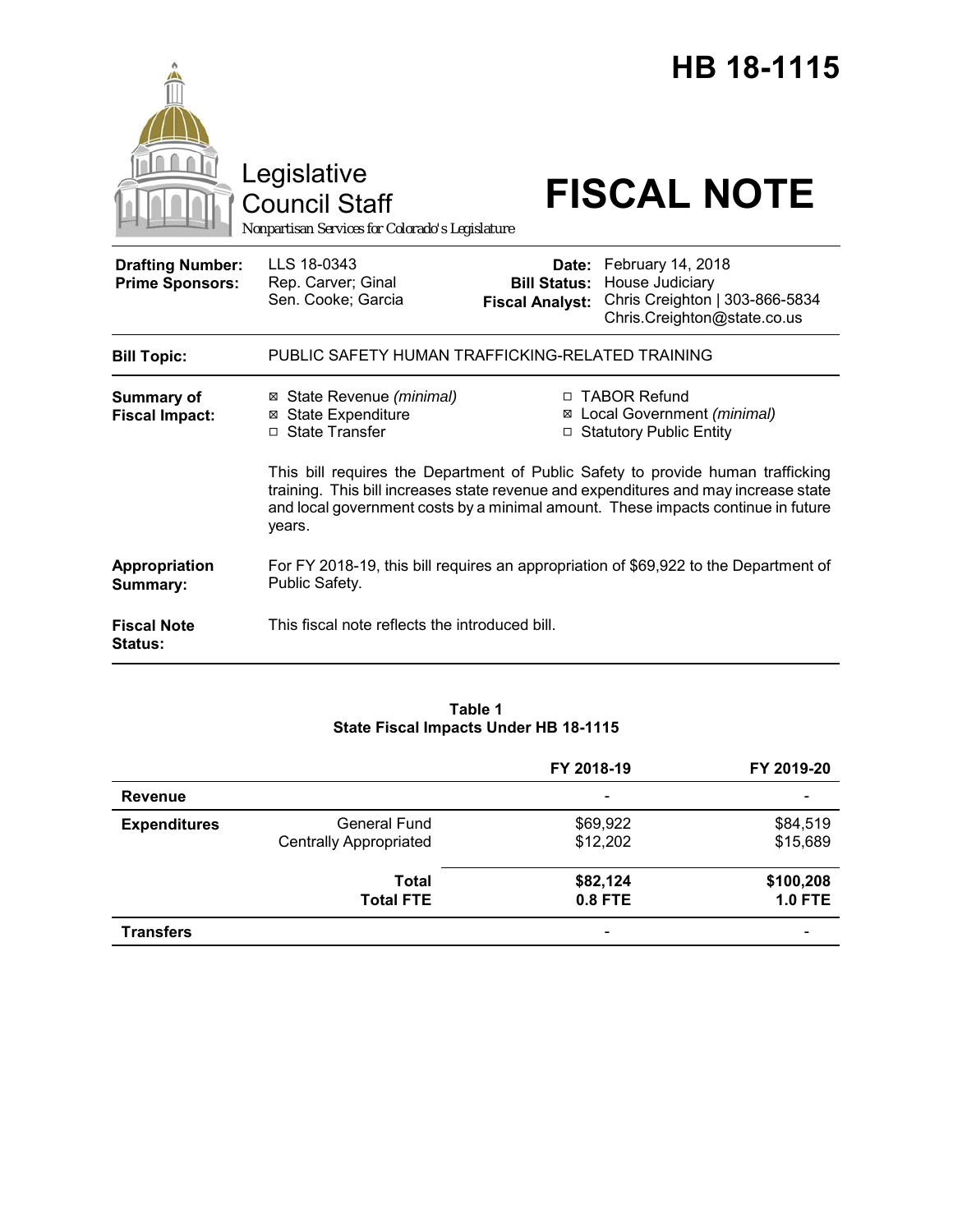February 14, 2018

### **Summary of Legislation**

This bill requires the Division of Criminal Justice in the Department of Public Safety, to provide human trafficking training to law enforcement agencies, organizations that provide services to human trafficking victims, school personnel and parents, and any other entity that may benefit from the training. Such training can be done through direct training sessions, online training sessions, or train-the-trainer sessions. The training curriculum must be developed in collaboration with the Colorado Human Trafficking Council (CHTC). Priority must be given to training requests from areas within the state that have limited access to other training resources.

The Department of Public Safety is authorized to accept and expend gifts, grants, and donations related to providing this training. The entity providing the gift, grant, or donation must submit a letter specifying the amount to be donated or the estimated value of any in-kind donation or service and the period and purpose for which the donation must be used. By January 17, 2019, and each year thereafter, the department must include a training update in the annual human trafficking report.

### **Background**

The CHTC was created in 2014 and consists of 30 members representing state, local, non-profit, educational, and other community organizations serving victims of human trafficking. Among other tasks, the CHTC is required to develop training standards and curriculum for organizations that provide assistance to human trafficking victims. To date, two trainings have been created; one is an introduction to human trafficking in Colorado and was designed for all audiences and the other focuses primarily on training patrol officers. These trainings were launched in 2017, using a one-year grant which allowed for the hiring of a temporary human trafficking training specialist to coordinate the delivery of 73 training events for 1,184 people using 49 facilitators.

#### **State Revenue**

Beginning in FY 2018-19, and continuing each year thereafter, this bill may increase state revenue from gifts, grants, and donations. At the time of this writing, no source of gifts, grants, and donations has been identified. Gifts, grants, and donations are not subject to the requirements of TABOR.

### **State Expenditures**

This bill increases state General Fund expenditures in the Department of Public Safety by \$82,124 and 0.8 FTE for FY 2018-19 and \$100,208 and 1.0 FTE for FY 2019-20 and future years. State agency workload may also increase. These impacts are shown in Table 2 and discussed below.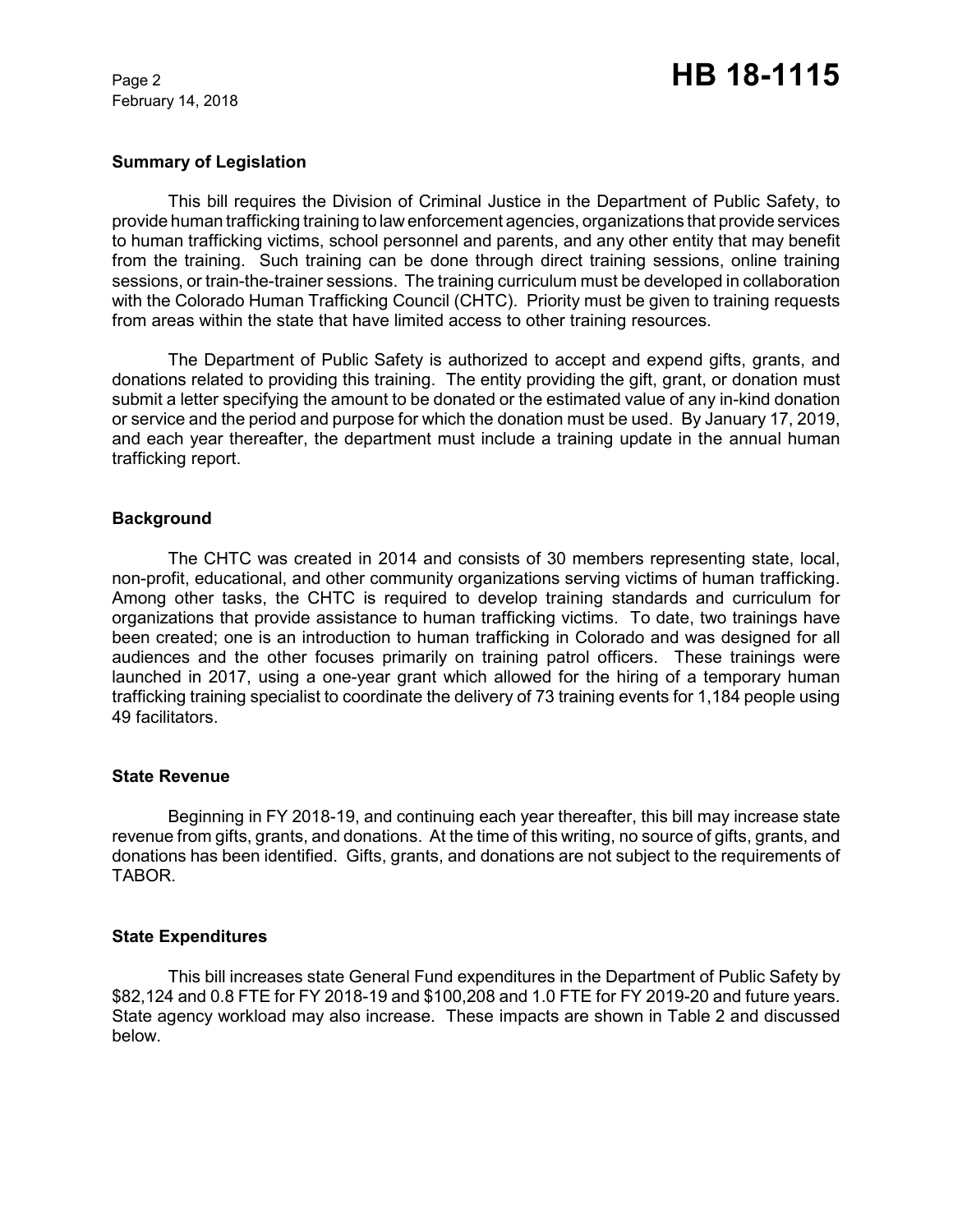# Page 3 **HB 18-1115**

|                                                    | FY 2018-19 | FY 2019-20     |
|----------------------------------------------------|------------|----------------|
| <b>Department of Public Safety</b>                 |            |                |
| <b>Personal Services</b>                           | \$57,331   | \$76,441       |
| <b>Operating Expenses and Capital Outlay Costs</b> | \$5,463    | \$950          |
| Travel                                             | \$4.104    | \$4,104        |
| <b>Training Materials</b>                          | \$3.024    | \$3,024        |
| Centrally Appropriated Costs*                      | \$12,202   | \$15,689       |
| FTE - Personal Services                            | $0.8$ FTE  | $1.0$ FTE      |
| <b>Total Cost</b>                                  | \$82,124   | \$100,208      |
| <b>Total FTE</b>                                   | $0.8$ FTE  | <b>1.0 FTE</b> |

**Table 2 Expenditures Under HB 18-1115**

 *\* Centrally appropriated costs are not included in the bill's appropriation.*

**Department of Public Safety.** Beginning in FY 2018-19, the Department of Public Safety requires 1.0 FTE for a human trafficking training specialist. This position will coordinate the statewide human trafficking program by reviewing requests for human trafficking training, scheduling and organizing training sessions, managing the rollout of online training, review the effectiveness of training programs, and produce annual reports. Standard operating and capital outlay costs are included along with \$4,104 for traveling to 12 statewide training sites per year and \$3,024 for the production and distribution of training materials. Costs in FY 2018-19 are prorated based on the bill's effective date and reflect the General Fund paydate shift.

**Staff training attendance.** This bill may increase costs for staff of state agencies and institutions of higher education that provide services to victims of human trafficking to attend training sessions. This increase is expected to be minimal and can be accomplished within existing appropriations.

**Centrally appropriated costs.** Pursuant to a Joint Budget Committee policy, certain costs associated with this bill are addressed through the annual budget process and centrally appropriated in the Long Bill or supplemental appropriations bills, rather than in this bill. These costs, which include employee insurance and supplemental employee retirement payments, are estimated to be \$12,202 in FY 2018-19 and \$15,689 in FY 2019-20.

### **Local Government**

This bill increases costs for staff of local law enforcement agencies, school districts, and other entities such as transportation districts to attend human trafficking training. Because human trafficking training will be held statewide and will also be available online, this increase is expected to be minimal.